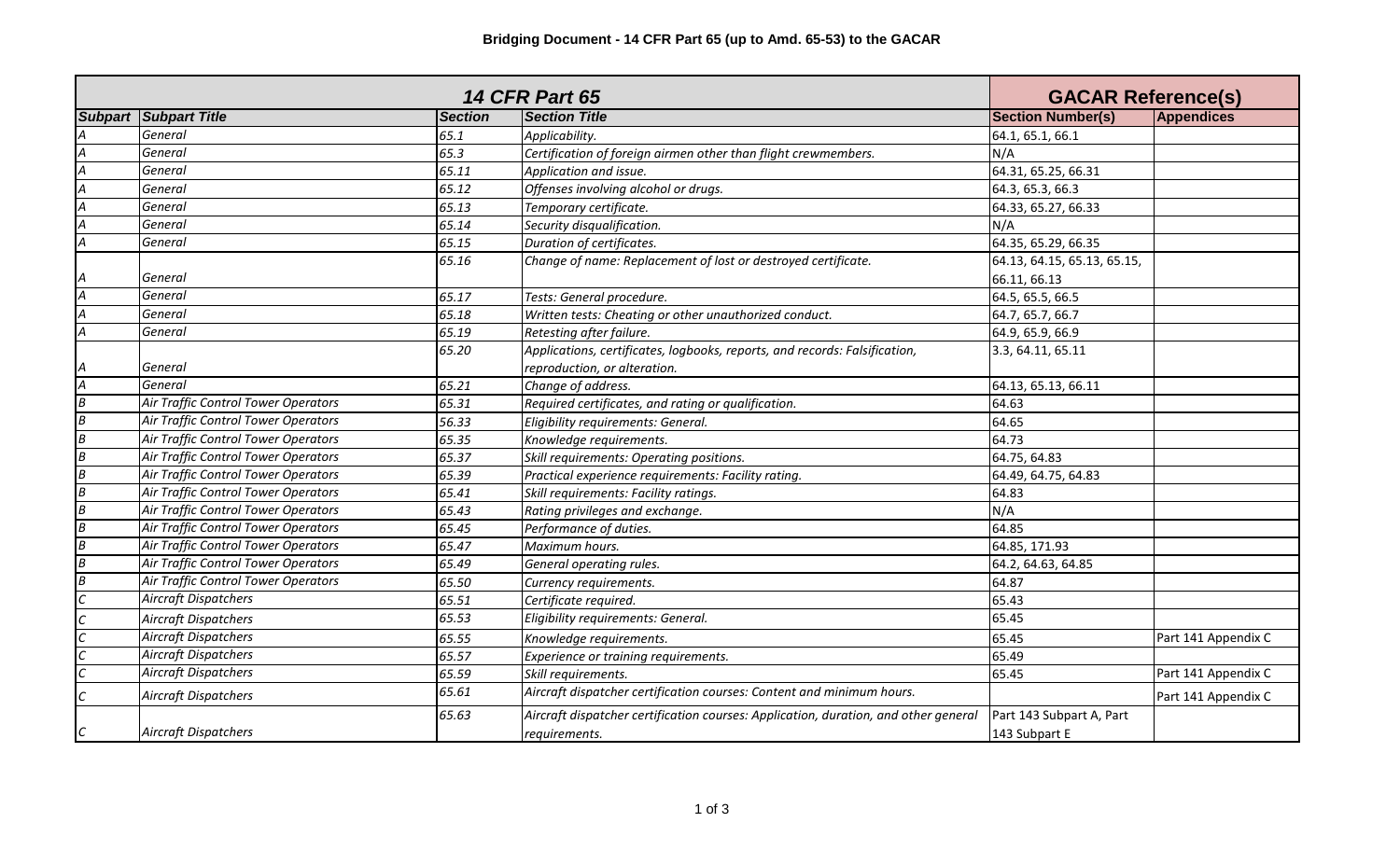| <b>14 CFR Part 65</b> |                              |                |                                                                                    | <b>GACAR Reference(s)</b> |            |
|-----------------------|------------------------------|----------------|------------------------------------------------------------------------------------|---------------------------|------------|
|                       | <b>Subpart Subpart Title</b> | <b>Section</b> | <b>Section Title</b>                                                               | <b>Section Number(s)</b>  | Appendices |
|                       |                              | 65.65          | Aircraft dispatcher certification courses: Training facilities.                    | Part 143 Subpart B, Part  |            |
|                       | <b>Aircraft Dispatchers</b>  |                |                                                                                    | 143 Subpart F             |            |
| C                     | <b>Aircraft Dispatchers</b>  | 65.67          | Aircraft dispatcher certification courses: Personnel.                              | Part 143 Subpart B        |            |
| С                     | Aircraft Dispatchers         | 65.70          | Aircraft dispatcher certification courses: Records.                                | Part 143 Subpart G        |            |
| D                     | <b>Mechanics</b>             | 65.71          | Eligibility requirements: General.                                                 | 66.63                     |            |
| D                     | <b>Mechanics</b>             | 65.73          | Ratings.                                                                           | 66.65                     |            |
| D                     | <b>Mechanics</b>             | 65.75          | Knowledge requirements.                                                            | 66.63, 66.73, 66.75       |            |
| D                     | <b>Mechanics</b>             | 65.77          | Experience requirements.                                                           | 66.67                     |            |
| D                     | <b>Mechanics</b>             | 65.79          | Skill requirements.                                                                | 66.63, 66.73, 66.75       |            |
| D                     | <b>Mechanics</b>             | 65.80          | Certificated aviation maintenance technician school students.                      | N/A                       |            |
| D                     | <b>Mechanics</b>             | 65.81          | General privileges and limitations.                                                | 66.71                     |            |
| D                     | <b>Mechanics</b>             | 65.83          | Recent experience requirements.                                                    | 66.69                     |            |
| D                     | <b>Mechanics</b>             | 65.85          | Airframe rating; additional privileges.                                            | 66.73                     |            |
| $\overline{D}$        | <b>Mechanics</b>             | 65.87          | Powerplant rating; additional privileges.                                          | 66.75                     |            |
| D                     | <b>Mechanics</b>             | 65.89          | Display of certificate.                                                            | 66.39                     |            |
| D                     | <b>Mechanics</b>             | 65.91          | Inspection authorization.                                                          | 66.79                     |            |
| $\overline{D}$        | <b>Mechanics</b>             | 65.92          | Inspection authorization: Duration.                                                | 66.81                     |            |
| $\overline{D}$        | <b>Mechanics</b>             | 65.93          | Inspection authorization: Renewal.                                                 | 66.83                     |            |
| $\overline{D}$        | <b>Mechanics</b>             | 65.95          | Inspection authorization: Privileges and limitations.                              | 66.85                     |            |
|                       | Repairmen                    | 65.101         | Eligibility requirements: General.                                                 | 66.103, 66.105            |            |
|                       | Repairmen                    | 65.103         | Repairman certificate: Privileges and limitations.                                 | 66.107                    |            |
|                       |                              | 65.104         | Repairman certificate-experimental aircraft builder-Eligibility, privileges and    |                           |            |
|                       | Repairmen                    |                | limitations.                                                                       | N/A                       |            |
| F                     | Repairmen                    | 65.105         | Display of certificate.                                                            | 66.39                     |            |
|                       | Repairmen                    | 65.107         | Repairman certificate (light-sport aircraft): Eligibility, privileges, and limits. | 66.123, 66.125            |            |
|                       | Parachute Riggers            | 65.111         | Certificate required.                                                              | N/A                       |            |
|                       | Parachute Riggers            | 65.113         | Eligibility requirements: General.                                                 | N/A                       |            |
|                       |                              | 65.115         | Senior parachute rigger certificate: Experience, knowledge, and skill              |                           |            |
|                       | Parachute Riggers            |                | requirements.                                                                      | N/A                       |            |
|                       |                              | 65.117         | Military riggers or former military riggers: Special certification rule.           |                           |            |
|                       | Parachute Riggers            |                |                                                                                    | N/A                       |            |
|                       |                              | 65.119         | Master parachute rigger certificate: Experience, knowledge, and skill              |                           |            |
|                       | Parachute Riggers            |                | requirements.                                                                      | N/A                       |            |
|                       | Parachute Riggers            | 65.121         | Type ratings.                                                                      | N/A                       |            |
|                       | Parachute Riggers            | 65.123         | Additional type ratings: Requirements.                                             | N/A                       |            |